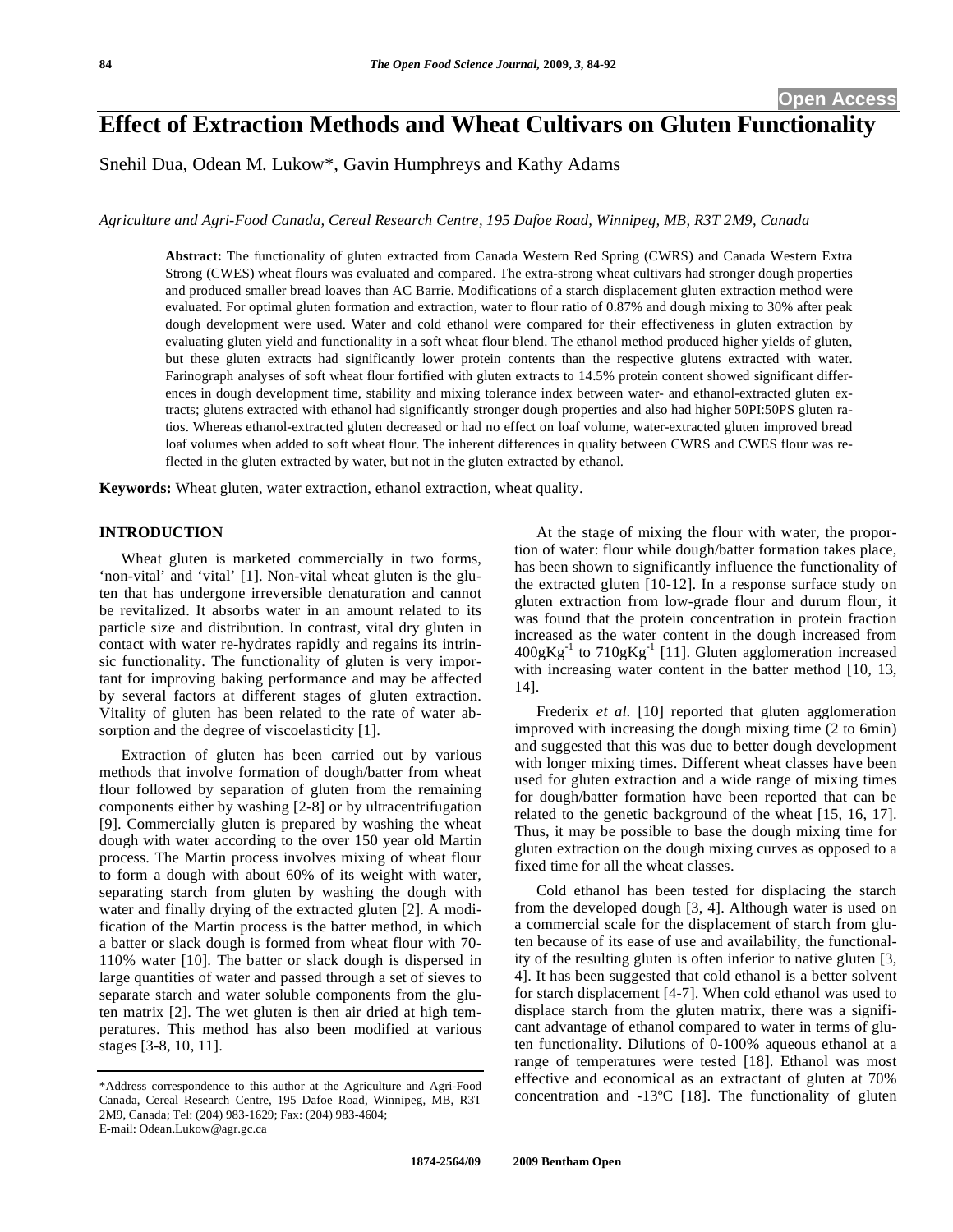could be improved by replacing the starch displacement fluid from water to 70% ethanol [3-6].

The final step of gluten extraction is the drying of the gluten extract. Drying of the gluten extract has received considerable attention by the researchers because high temperature drying often has deleterious effects on the gluten functionality [19]. For commercial gluten production, the gluten is dried with high temperature air, whereas in the laboratory, freezing and vacuum drying have been reported to produce gluten with better functionality for breadmaking [1, 17].

To determine the differences in the functionality of gluten extracts, quality parameters like mixograph and farinograph parameters and bread loaf volume may be very useful. Several researchers [4-6, 17, 20] have reported the use of the mixograph, farinograph and extensigraph for testing the functionality of vital gluten prepared by different treatments. In addition, the ability of gluten extracts to improve breadmaking performance, that is, loaf volume and crumb structure, of weaker flours is a standard assessment procedure [21].

The goals of this study were to optimize the gluten extraction procedure for gluten functionality and to determine if extra-strong mixing wheat can prove to be a better choice for gluten source than strong mixing wheat. The specific objectives of the study were, 1) to determine the optimum water: flour ratio and time for mixing the dough for gluten extraction, 2) to compare the effects of water at 10ºC and ethanol at -10ºC for displacement of starch for gluten extraction on the functionality and yield of the extracted gluten and, 3) to determine the differences in functionality between the gluten extracts obtained from Canada Western Red Spring (CWRS) and Canada Western Extra Strong (CWES) wheat flours.

# **MATERIALS AND METHODS**

# **Material**

In a preliminary study, composite CWRS and composite CWES wheat samples were used to determine optimum water content and dough mixing time for gluten extraction. The addition of 10% powdered gluten of CWRS and CWES composites to AC Meena flour (10.1% protein content, 14.0% moisture basis (mb)) was used to determine the functionality of the gluten extracts.

For the comparison of gluten extractions from CWRS and CWES wheat classes, three CWES (Glenlea, AC Corrine and CDC Rama) and one CWRS (AC Barrie) wheat cultivars grown in Portage la Prairie, Manitoba in 2006 were used. The CWRS class is known for its hard wheat with superior milling and baking quality; the CWES class consists of hard wheat with extra-strong dough properties that are suitable for blending purposes [15]. The grain was milled into straightgrade flour using a Buhler experimental mill (Buhler AG, Uzwil, Switzerland) after tempering to 16.5% mb. Powdered gluten of individual cultivars was added to the composite soft wheat flour (11.0% protein content, 14.0 % mb) for quality analyses, such that the flour/gluten blends had  $14.5 \pm$ 0.1% protein content on a 14% mb.

# **Physicochemical Tests**

Protein and moisture content of the flours and flour/gluten blends were determined using a Dickey-John Instalab 600 near-infrared (NIR) analyzer (Dickey-John Corporation, Cornwall, ON). Gluten protein content (N x 5.7) was determined by the combustion nitrogen analysis method (method 46-30) [22] using a Leco FP-528 nitrogen analyser (Leco Inc, St Joseph, MI). Moisture contents (method 44-15A) [22] of the gluten fractions were also determined. Sedimentation volume and gluten index (methods 56-11 and 38-12A) [22] of the wholemeal were measured. The color of gluten extracts was measured in CIE color coordinates (L\* a\* b\*) with a Minolta spectrophotometer (Model CM- 525i, Minolta, Osaka, Japan) set at 2º observer and "C" illuminant. The  $L^*$ ,  $a^*$  and  $b^*$  color coordinates measure the degree of brightness/lightness  $(L^*)$ , redness  $(a^*)$ and yellowness (b\*) of a sample. The 50PI:50PS ratio was measured for wholemeal samples of AC Barrie, Glenlea, AC Corrine and CDC Rama and the soft wheat flour blended with gluten extracts to 14.5% protein content, following the method of Suchy *et al*. [23].

# **Gluten Extraction Procedure**

 For optimization of gluten extraction, variations in mixing time (peak dough development to 70% past peak dough development) and water: flour ratio  $(0.66 \text{ to } 1.00 \text{ w/w})$  on a constant flour basis (150g), were evaluated. A modification of the Robertson and Cao method for gluten extraction [4] was used and involved mixing the flour sample with distilled water in a GRL (Grain Research Laboratory) 200 Mixer (Muzeen and Blythe Ltd, MB, Canada) at 240rpm to form a batter. The dough was rested at 10ºC for 1h, and the batter mixed twice for 5min with 600ml distilled water (10ºC) and a third time for 5min with 400ml distilled water. The batter was sieved through two sieves,  $307 \mu m$  (sieve 1) and  $180 \mu m$ (sieve 2). The glutens retained by the sieves were collected and weighed for the determination of wet gluten yield. Glutens were frozen overnight and then freeze-dried for 48h. The dried gluten extracts were broken into smaller pieces with mortar and pestle and then ground in a Retch Mill to 0.35 $\mu$ m. Gluten samples were stored in plastic bags at -5 $\rm{^{\circ}C}$ until their use in the flour blend studies.

Gluten was extracted from AC Barrie, Glenlea, AC Corrine, and CDC Rama flours using either water or ethanol as the starch displacement fluids. For water displacement of starch, dough was produced in a GRL mixer at 10°C using the optimum flour/water ratio and development time established in the preliminary trials. The ethanol displacement method was similar to the water displacement method, except that the procedure was carried out at -10ºC, dough was mixed twice with 70% ethanol and finally with 95% ethanol.

# **Dough and Gluten Rheology**

Water absorption and dough strength of the flours were determined using a 50g farinograph (method 54-12) [22] and a 10g mixograph [24] at 65% absorption [25]. The farinograph measures and records resistance of dough to mixing. It is used routinely in the baking industry to determine flour absorption and to determine the rheological properties of dough during mixing. The mixograph also measures and records resistance of dough to mixing but, unlike the farinograph, is often used with small flour samples and to study the effects of added ingredients on mixing properties.

The blends of soft wheat flour and gluten extracts were evaluated for dough properties with the 10g farinograph and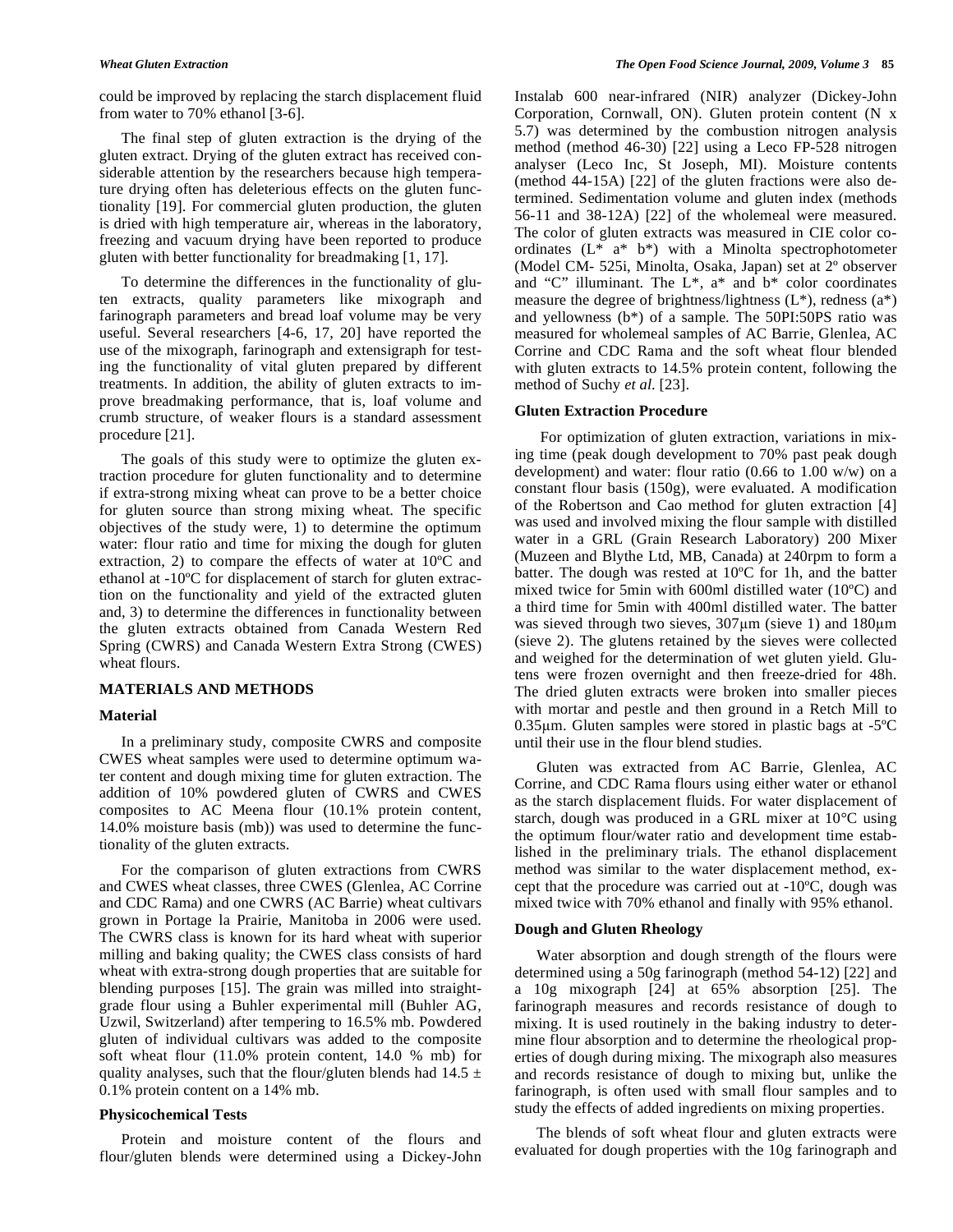the 2g mixograph (National Mfg., TMCO, Lincoln, NE) at  $FAB + 3\%$  [26]. The dough extensibility of flour/gluten blends were determined by a microextensibility test [27] with a 2g mixograph and a TA.XT2i Texture Analyzer (Texture Technologies Corp., Scarsdale, NY/Stable Micro Systems, Goldalming, Surrey, UK).

### **Baking Performance**

Breads were prepared using a modified longfermentation baking test (method 10-10) [22] using 70g flour, water content calculated from farinograph absorption and a proof height of 80mm. Loaf volume was measured by the rapeseed displacement method. Crumb firmness was evaluated by a compression testing procedure on two stacked bread slices using the TA.XT2i Texture Analyser fitted with a 7/16 inch diameter acrylic probe with bevelled edges (Texture Technologies Corp., Scarsdale, NY/Stable Micro Systems, Goldalming, Surrey, UK) and reported as force (g) at 25% compression (AIB standard method 2008) [28].

# **Statistical Analysis**

All quality analyses were performed in duplicate. The statistical analyses were performed with SAS software (version 9.1.3, SAS Institute, Inc., Cary, NC) using the PROC GLM Model. Tukey's least square difference procedure was used to compare the means. Results presented are the means of multiple analyses of duplicate determinations on the same sample, except as otherwise indicated.

# **RESULTS AND DISCUSSION**

#### **Optimization of Extraction Procedure**

A preliminary study was aimed at maximizing the proportion of water that can be added to the flour while achieving dough development for gluten extraction. While dough development is critical for separation of gluten from the starch, higher proportions of water result in less mechanical damage of the gluten [10]. Dough were prepared from the composite CWRS and CWES flours with varying proportions of water to flour (0.66, 0.73, 0.80, 0.87, 0.90 and 1.00 w/w) on a constant flour basis (150g). The water to flour ratio was maximized to reduce the mechanical damage to the gluten and the optimum level was determined by repeated trials. Doughs/batters prepared at 0.66, 0.73, 0.80, 0.87 and 0.90 water to flour ratios resulted in dough formation, however, there was no dough formation at 1.00 water to flour ratio. Although it was possible to extract gluten at 0.90 water to flour ratio, the yield of gluten extract at this level was considerably lower than when the amount of extracting water was lower (ratios of 0.87, 0.80, 0.73 and 0.66), as indicated in Table **1**. The gluten yield increased appreciably by reducing the water: flour ratio to 0.87. Further reducing the amount of water (ratios of 0.80, 0.73 and 0.66) did not increase the gluten yield in appreciable amounts. The water to flour ratio of 0.87 (130:150w/w) was considered optimal at the given conditions of mixing speed and temperature of the dough. These results are in agreement with other studies [10, 14, 18] where increasing the water proportion in the formation of dough resulted in increased gluten yield when the dough was mixed for 4 or 6min. Robertson and co-workers [14, 18] used water-to-flour ratios of 0.6–1.1 and cold ethanol to wash the batter and found that the separation of the flour in gluten and starch was improved with increased water to flour. Anderson *et al*. [29], on the contrary, used relatively high  $(1.0-1.8)$  water to flour proportions resulting in lower gluten recoveries, which is consistent with our results.

**Table 1. Water: Flour Ratios for Gluten Development** 

| <b>Flour sample</b>   | Water/flour ratio | Wet gluten yield $(g)^{\ddagger}$ |  |  |
|-----------------------|-------------------|-----------------------------------|--|--|
| <b>Composite CWRS</b> | 0.66              | 120.5                             |  |  |
|                       | 0.73              | 120.2                             |  |  |
|                       | 0.80              | 118.5                             |  |  |
|                       | 0.87              | 113.8                             |  |  |
|                       | 0.90              | 70.3                              |  |  |
|                       | 1.00              | $\vec{r}$                         |  |  |
| <b>Composite CWES</b> | 0.66              | 105.4                             |  |  |
|                       | 0.73              | 101.8                             |  |  |
|                       | 0.80              | 98.2                              |  |  |
|                       | 0.87              | 93.5                              |  |  |
|                       | 0.90              | 50.8                              |  |  |
|                       | 1.00              | $\mathcal{A}$                     |  |  |

‡ Based on 150g flour.

† No gluten development.

To evaluate whether the yield and functionality of extracted gluten would be affected by the extent of mixing of the dough and consequent development of the gluten, different mixing levels (mixed to peak development, and 30%, 50% and 70% after peak development) for the composite CWRS and composite CWES flour doughs mixed in a GRL mixer were tested (Fig. **1**). Based on the yields and gluten strength of the extracts at different mixing levels, 30% breakdown after peak was considered optimum mixing time for gluten extraction (Table **2**). The farinograph water absorption (FAB), dough development time (DDT), stability (STA) were higher and mixing tolerance index (MTI) lower for the gluten extracted at 30% after peak development for both composite CWRS and composite CWES compared to other mixing times indicating greater functionality. Although the gluten yield was the highest for the samples that were mixed to peak dough development (Table **2**) and the gluten yield decreased as the mixing time was increased, gluten functionality increased at 30% past peak dough development. Prolonged mixing of the doughs might have resulted in breakdown of the gluten network; thus, the gluten extracts were less functional when extracted from over-mixed doughs (50% and 70% past peak). It was also possible that with prolonged mixing, some of the proteins were also released from the gluten network, as indicated by the increased amount of gluten in the second sieve (Table **2**). The farinographs of the flours fortified with these glutens also indicate such damage to the gluten network. As the mixing time increased from 30% past peak development to 70% past peak development, the dough development time, and stability decreased consistently (Table **2**) indicating the weakening of the gluten. Frederix *et al.* [10] reported increased gluten agglomeration when mixing time was increased from 2 to 6min. Others [14, 18] also found that the gluten-starch separation improved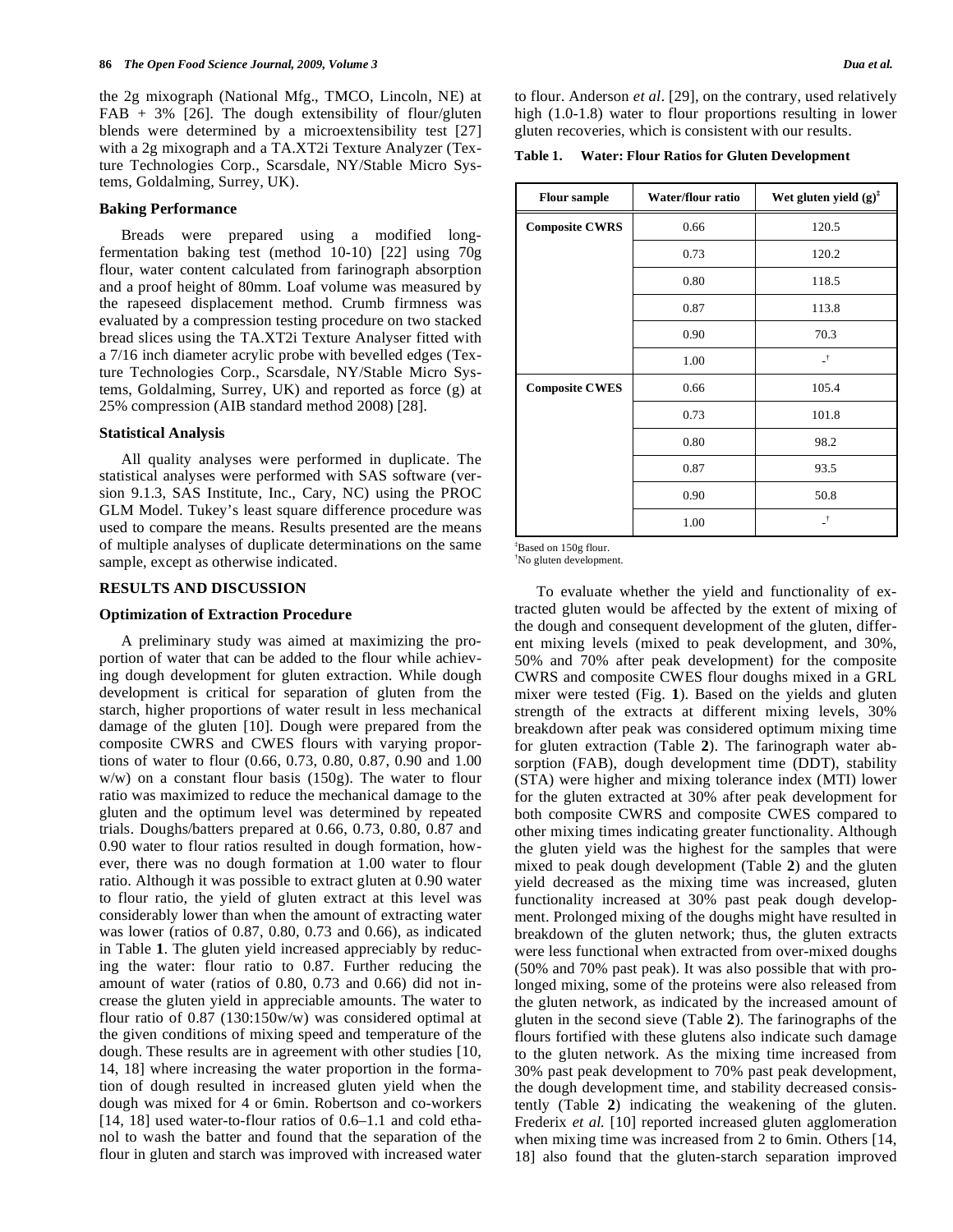when flour and water were initially mixed longer (from 0.5 to 25min). However, mixing times exceeding 25min negatively influenced the separation because of an increased mechanical degradation of the gluten matrix.



**Fig. (1).** Chart showing mixing curves at 30%, 50% and 70% after peak dough development of CWRS composite flour.

# **Comparison of Wheat Cultivars**

The quality characteristics of the CWES and CWRS flours are given in Table **3**. CDC Rama had the highest protein content. All CWES wheats (Glenlea, AC Corrine, and CDC Rama) had gluten index values significantly higher than the CWRS cultivar, AC Barrie, indicating their greater inherent gluten strength. The sedimentation volume (Table **3**) showed significantly lower values for CWES flour than for the CWRS flour; the extra-strong gluten properties of CWES wheats typically reduce sedimentation volumes. All samples had high falling number values indicative of sound samples with low levels of alpha-amylase (data not shown). The mixograph development time (MDT) was significantly higher in CWES flours than in the CWRS flour. The energy to peak (ETP) was significantly higher for two CWES flours

(Glenlea and CDC Rama) confirming their stronger dough properties (Table **3**). The differences in the dough strength parameters between CWRS and CWES wheats were also seen in the farinograph characteristics (Table **3**). The CWES wheats had significantly higher dough development time, stability and time to breakdown compared to CWRS wheats indicating stronger dough characteristics. Determinations of the relative amounts of 50% propanol-insoluble (50PI) to propanol-soluble (50PS) gluten components have been used to evaluate the potential of dough strength [23]. Cultivars that have relatively higher ratios of 50PI to 50PS generally have stronger dough mixing properties [23]. The chemical extraction and measurement of the amount of 50PI and 50PS gluten is a rapid and efficient method of estimating dough mixing strength rather than performing the actual dough rheological evaluation. The 50PI:50PS ratio was higher for Glenlea and AC Corrine as compared to AC Barrie and CDC Rama (Table **3**).

The CWES flours produced breads that were smaller in loaf volume and had stronger crumb as measured by compression force than the CWRS flours (Table **3**). Among the three CWES wheat flours, the bread loaf volume of CDC Rama was higher than that of Glenlea and AC Corrine. Compared to the other CWES cultivars, CDC Rama also had higher protein content and a lower 50PI: 50PS ratio, similar to that of the CWRS cultivar, AC Barrie (Table **3**). An adequate balance of extensibility and strength is required for good breadmaking quality. Increased strength leads to higher loaf volume, but a too strong a gluten impedes the expansion of gas cells [30, 31] leading to lower loaf volume. The lower sedimentation volumes of CWES wheat, indicate that these flours may be overly strong and less extensible, resulting in lower loaf volumes. Similar results were reported by Khatkar *et al*. [32] where an extra-strong cultivar, Aubaine, showed poor baking performance in native as well as reconstituted flours. In addition to the overly long dough development times, the lower loaf volumes are another reason why extra-

**Table 2. Gluten Characteristics and Effect of 10% Gluten Fortification from Composite CWRS and CWES on the Farinograph Properties of AC Meena Flour‡**

|                       | <b>Gluten extract</b><br><b>Mix</b><br><b>Protein content</b><br>$level^{\Psi}$<br>(g/100g) |                | Wet gluten yield    |                    | Farinograph <sup>†</sup> |                     |                     |                    |                     |  |
|-----------------------|---------------------------------------------------------------------------------------------|----------------|---------------------|--------------------|--------------------------|---------------------|---------------------|--------------------|---------------------|--|
| <b>Cultivar</b>       |                                                                                             |                | In<br>Sieve $1(g)$  | In<br>Sieve $2(g)$ | <b>FAB</b><br>(%)        | <b>DDT</b><br>(min) | <b>STA</b><br>(min) | <b>MTI</b><br>(BU) | <b>TBD</b><br>(min) |  |
| AC Meena              |                                                                                             |                |                     |                    | 55.0 <sup>f</sup>        | $1.5^{\rm f}$       | $2.8^{\rm g}$       | 85.0 <sup>a</sup>  | $3.0^\circ$         |  |
| Composite CWRS        | peak                                                                                        | $41.7^\circ$   | $110.0^a$           | 0.0 <sup>e</sup>   | $58.1^\circ$             | $2.8^{\circ}$       | $6.3^e$             | $65.0^{\rm b}$     | $4.5^d$             |  |
| Composite CWRS        | 30%                                                                                         | $42.5^\circ$   | $71.3^{c,d}$        | $1.4^\circ$        | $61.7^\circ$             | 3.8 <sup>b</sup>    | $15.0^\circ$        | 40.0 <sup>c</sup>  | 4.5 <sup>d</sup>    |  |
| Composite CWRS        | 50%                                                                                         | $30.1^\circ$   | $68.5^{\text{c,d}}$ | $2.5^{\rm b}$      | $57.8^\circ$             | $3.5^\circ$         | $5.8^{\rm e,f}$     | $55.0^{\rm b}$     | $5.2^{\circ}$       |  |
| Composite CWRS        | 70%                                                                                         | $36.5^{\rm d}$ | $62.8^e$            | $3.5^{\circ}$      | $59.3^{\rm d}$           | 3.0 <sup>d</sup>    | $4.5^{\circ}$       | 50.0 <sup>b</sup>  | $5.3^\circ$         |  |
| <b>Composite CWES</b> | peak                                                                                        | $77.7^{\circ}$ | $87.5^{b}$          | $0.6^{\text{d,e}}$ | $62.9^{b}$               | 3.8 <sup>b</sup>    | 9.0 <sup>d</sup>    | 40.0 <sup>c</sup>  | $6.5^{\rm b}$       |  |
| <b>Composite CWES</b> | 30%                                                                                         | $78.6^{\circ}$ | $83.2^{b}$          | $0.9^{\text{c,d}}$ | $64.1^{\circ}$           | 4.9 <sup>a</sup>    | $21.3^{\circ}$      | $30.0^\circ$       | $12.2^{\circ}$      |  |
| <b>Composite CWES</b> | 50%                                                                                         | $63.6^{b}$     | $74.0^\circ$        | $1.0^{\text{c,d}}$ | $62.6^{\rm b}$           | 4.8 <sup>a</sup>    | $18.3^{b}$          | 20.0 <sup>d</sup>  | $11.3^{\circ}$      |  |
| <b>Composite CWES</b> | 70%                                                                                         | $64.6^{b}$     | $63.8^{\text{c,d}}$ | 3.6 <sup>a</sup>   | $61.2^{\circ}$           | $2.8^e$             | $6.3^e$             | $55.0^{\rm b}$     | $5.0^\circ$         |  |

 ${}^{\ddagger}$ Values in the same column with different letters are significantly different at P<0.05.

FAB: Farinograph water absorption, DDT: Dough development time, STA: Stability, MTI: Mixing tolerance index, TBD: Time to breakdown.

Mix times are based on the dough development to the peak, 30% after peak development, 50% after peak development and 70% after peak development.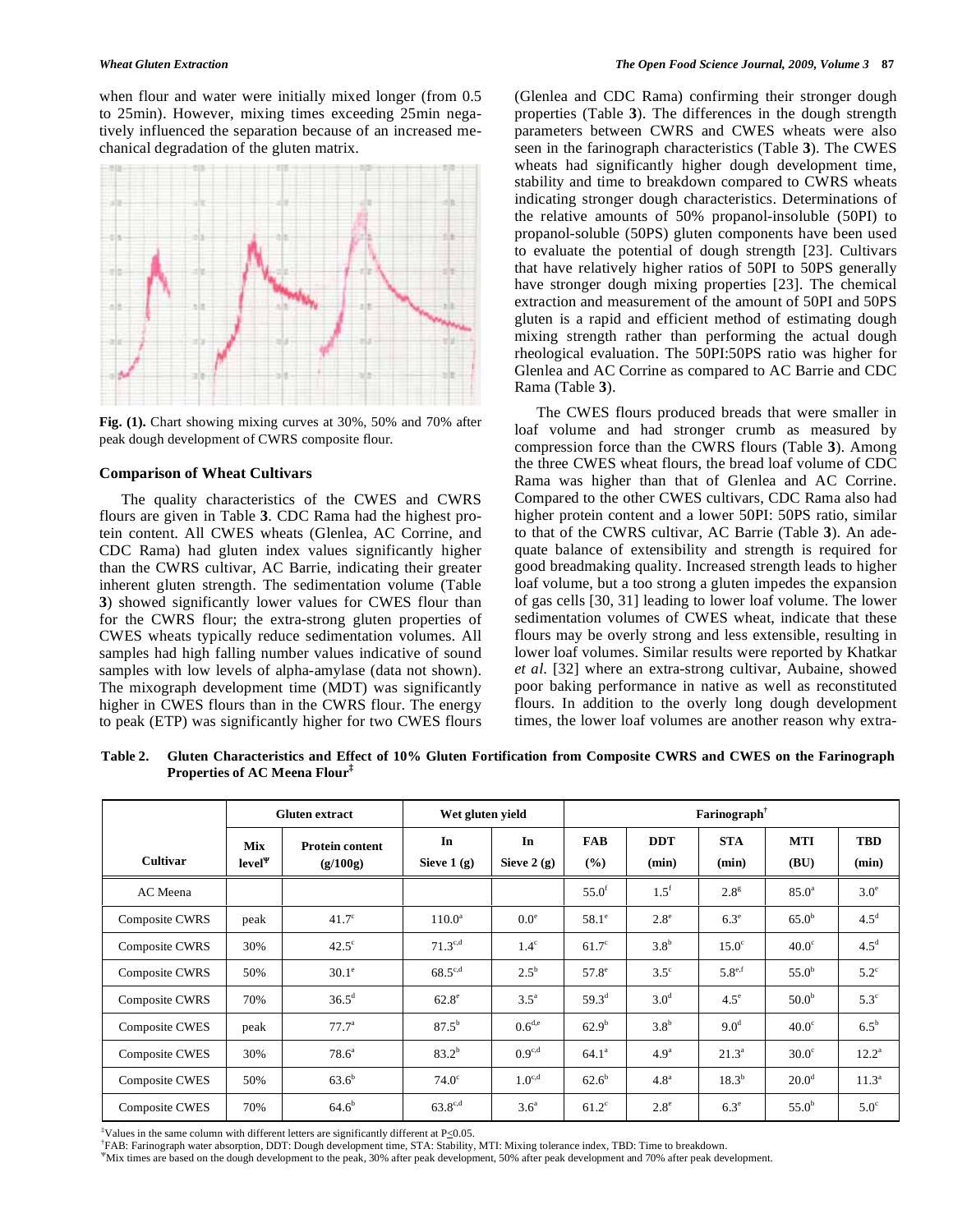# **Table 3. Cultivar Characterization‡**

|                    | Wholemeal                    |                                   |                        |                      | Straight-grade flour |                                  |                          |                     |                     |                     |                             |                               |
|--------------------|------------------------------|-----------------------------------|------------------------|----------------------|----------------------|----------------------------------|--------------------------|---------------------|---------------------|---------------------|-----------------------------|-------------------------------|
|                    | <b>Gluten</b>                |                                   | Mixograph <sup>†</sup> |                      |                      |                                  | Farinograph <sup>¥</sup> |                     |                     | <b>Bread</b>        |                             |                               |
| Culti-<br>var      | Protein<br>content<br>14%mb) | Sedimenta-<br>tion volume<br>(ml) | index<br>(%)           | 50PI:<br><b>50PS</b> | <b>MDT</b><br>(min)  | <b>ETP</b><br>(%)<br>torque/min) | <b>FAB</b><br>(%)        | <b>DDT</b><br>(min) | <b>STA</b><br>(min) | <b>TBD</b><br>(min) | Loaf<br>vol-<br>ume<br>(cc) | Compres-<br>sion force<br>(g) |
| AC                 |                              |                                   |                        |                      |                      |                                  |                          |                     |                     |                     |                             |                               |
| Barrie             | $13.8^{b}$                   | 65.0 <sup>a</sup>                 | $87.0^{b}$             | $0.55^{\circ}$       | $3.0^\circ$          | $87.4^{b}$                       | $63.1^a$                 | $9.7^\circ$         | $17.1^\circ$        | $17.4^\circ$        | 1030 <sup>a</sup>           | $130.8^\circ$                 |
| Glenlea            | $12.6^\circ$                 | $53.0^\circ$                      | $99.0^{\circ}$         | $0.63^b$             | $5.4^{\rm b}$        | $178.6^a$                        | $62.3^{\circ}$           | 23.0 <sup>b</sup>   | $31.5^{b}$          | $31.9^{b}$          | $795^\circ$                 | $257.0^a$                     |
| AC<br>Corrine      | $12.4^d$                     | $63.0^{b}$                        | $99.0^{\circ}$         | 0.81 <sup>a</sup>    | 10.1 <sup>a</sup>    | $111.2^b$                        | $61.7^{\circ}$           | $27.8^{\circ}$      | $37.3^{\circ}$      | $37.9^{a}$          | $820^\circ$                 | $248.6^a$                     |
| <b>CDC</b><br>Rama | $14.2^{\circ}$               | $52.0^\circ$                      | $99.0^{\circ}$         | 0.56 <sup>c</sup>    | $5.4^{b}$            | $173.8^{a}$                      | $62.6^{\circ}$           | $26.4^a$            | $36.0^{\circ}$      | $36.5^{\circ}$      | 900 <sup>b</sup>            | 166.7 <sup>b</sup>            |

<sup>‡</sup>Values in the same column with different letters are significantly different at P≤0.05.<br><sup>†</sup>MDT: Mixograph development time. ETP: Fraggat to neek. EAP: Forinograph water.

MDT: Mixograph development time, ETP: Energy to peak, FAB: Farinograph water absorption, DDT: Dough development time, STA: Stability, TBD: Time to breakdown.

FAB: Farinograph water absorption, DDT: Dough development time, STA: Stability, MTI: Mixing tolerance index, TBD: Time to breakdown.

strong wheat flours are not used for baking breads. Instead, these flours are used in blends with poor quality wheat flours to improve their overall breadmaking properties.

# **Quality Properties of Extracted Gluten**

The physical, chemical and functional properties of gluten extracted from AC Barrie, Glenlea, AC Corrine and CDC Rama with water and with cold ethanol were compared. These glutens were extracted after mixing the dough to 30% breakdown after peak dough development. The gluten yields and protein contents of these samples are given in Table **4**. The gluten yield was significantly higher with ethanol extraction than with water extraction for all cultivars. The protein content of the gluten extracts was higher with water extraction than with ethanol extraction. The wet glutens extracted by water were visually darker in appearance and had a gummy non-porous structure whereas the gluten extracts from ethanol extraction were brighter in color and had a porous appearance (Fig. **2**), consistent with previously published work [5]. The instrumental measurement of color values  $(L^*, a^*$  and  $b^*)$  of the dried and powdered gluten extracts confirmed the visual appearance. The L\* values of the water-extracted glutens were lower than those for ethanolextracted gluten extracts indicating that the ethanol extraction yielded brighter colored extracts (Table **4**). The a\* and b\* color values were higher in the gluten extracted with water than those extracted with ethanol (Table **4**) indicating increased redness (a\*) and yellowness (b\*) in these glutens. The overall darker and more colored nature of the waterextracted glutens may be due in part to their increased protein content as protein has been shown to confer darkening in wheat, flour and flour products [33].

There were significant cultivar differences within the water-extracted and within the ethanol-extracted glutens. For the water-extracted glutens, AC Barrie (CWRS) and CDC Rama (CWES) had the highest gluten yields but the lowest

| <b>Method of extraction</b> | Source of gluten extract | Gluten yield $(\% )$ | <b>Protein content</b> | Color          |                      |                   |  |
|-----------------------------|--------------------------|----------------------|------------------------|----------------|----------------------|-------------------|--|
|                             |                          |                      | $(\%$ , 14% mb)        | $L^*$          | $a^*$                | $h^*$             |  |
| Water                       | <b>AC</b> Barrie         | $24.1^{\text{c,d}}$  | $44.4^\circ$           | $88.5^\circ$   | $-0.15^{\circ}$      | $10.12^{b}$       |  |
|                             | Glenlea                  | $14.6^\circ$         | $57.7^{\rm b}$         | $87.0^\circ$   | $-0.15^{\circ}$      | $10.65^{\circ}$   |  |
|                             | <b>AC Corrine</b>        | $17.4^{d,e}$         | $58.5^{\circ}$         | $87.9^{d}$     | $-0.28$ <sup>d</sup> | $10.55^{\circ}$   |  |
|                             | CDC Rama                 | $26.7^{b,c}$         | $39.1^d$               | $87.1^\circ$   | $-0.19b$             | $10.45^{\circ}$   |  |
| Ethanol                     | AC Barrie                | $32.4^{a,b,c}$       | $29.6^{\rm f}$         | $90.0^{b}$     | $-0.23^{\circ}$      | $7.25^{\rm d}$    |  |
|                             | Glenlea                  | $31.5^{a,b,c}$       | $31.4^\circ$           | $90.8^{\circ}$ | $-0.37^{\circ}$      | $7.25^{\rm d}$    |  |
|                             | <b>AC Corrine</b>        | $33.5^{a,b}$         | $27.5^h$               | $90.3^{b}$     | $-0.40f$             | 7.29 <sup>d</sup> |  |
|                             | CDC Rama                 | $35.3^{\circ}$       | $28.2^{\rm g}$         | $90.1^{\rm b}$ | $-0.35^{\circ}$      | $7.83^\circ$      |  |

**Table 4. Yields, Protein Contents and Color Values of Gluten Extracts Obtained from CWRS and CWES Wheat Flours with Water and Cold Ethanol Extractions‡.** 

 $*$ Values in the same column with different letters are significantly different at P $\leq$ 0.05.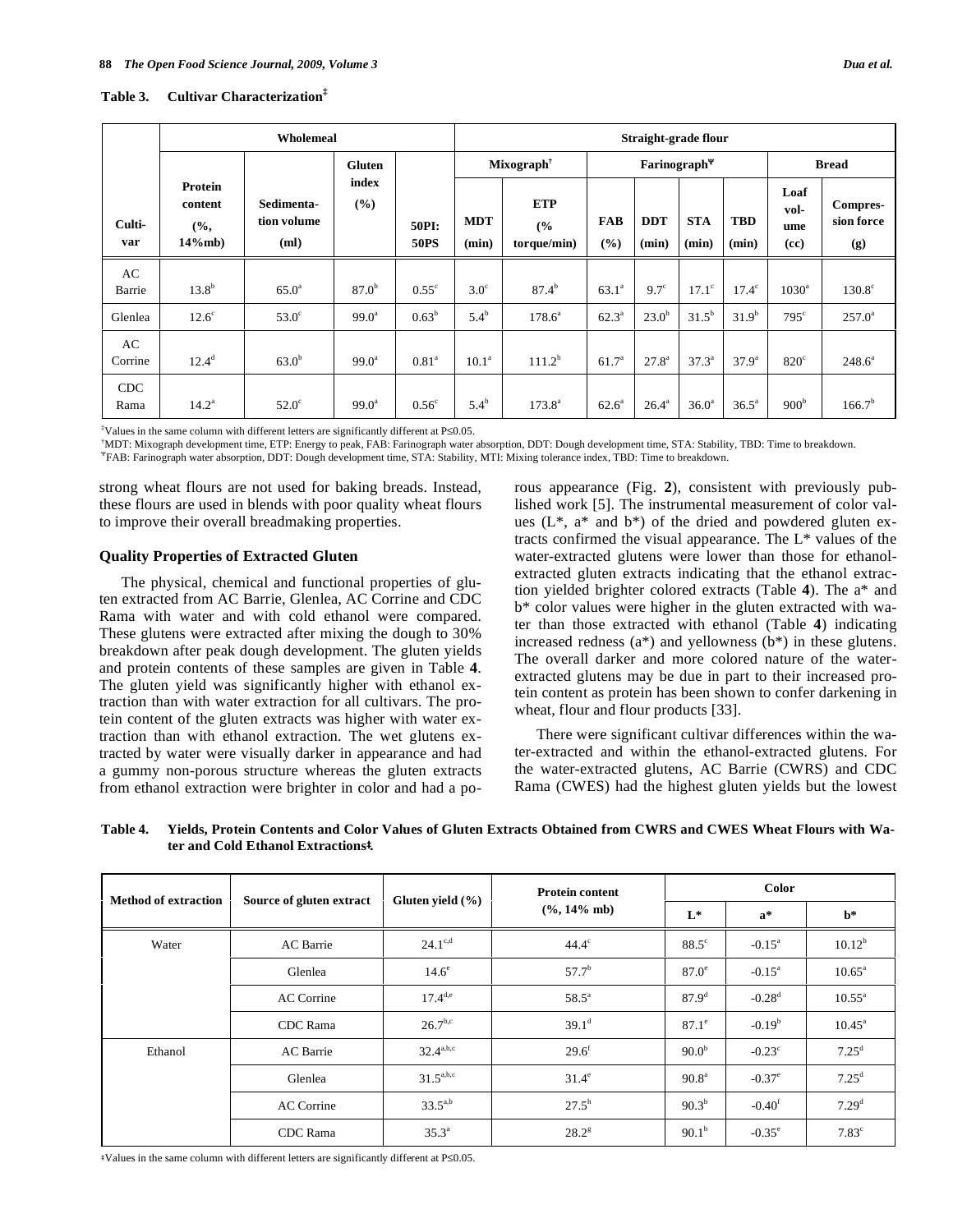

**Fig. (2).** Gluten extracted with (**a**) water and (**b**) cold ethanol from AC Barrie.

protein contents (Table **4**). The water-extracted gluten from AC Barrie (CWRS) was brighter (L\* value) and less yellow (b\* value) than any of the CWES cultivars, whereas AC Barrie and Glenlea (CWES) were redder (a\* value) in color compared to AC Corrine and CDC Rama (Table **4**). There was no difference in gluten yield between cultivars for ethanol extractions although protein contents varied significantly (Table **4**). For the ethanol-extracted glutens, there was very little difference in brightness (L\* value) and yellow color (b\* value) between cultivars (Table **4**). The a\* values of AC Barrie (CWRS) indicated redder ethanol-extracted gluten than all other cultivars.

# **Quality Properties of Flour/Gluten Blends**

Blends of soft wheat flour with added gluten extracts were used to evaluate gluten functionality. The farinograph analyses showed that fortification of soft wheat flour with all gluten extracts led to increased dough strength as measured by increases in stability and mixing tolerance index and an increase in time to breakdown; effects on farinograph absorption and dough development time were inconsistent (Table **5**). For all four cultivars, the gluten extracts obtained by the ethanol extraction method increased the dough strength more than did the glutens extracted with water extraction method (Table **5**). The flours fortified with ethanol-extracted gluten had higher dough development times, stability and time to breakdown and lower mixing tolerance index than the flours fortified with water-extracted gluten (Table **5**). Additional analysis of quality indicated that the flours containing ethanol-extracted gluten were less extensible than those containing water-extracted glutens from all the four cultivars (Table **5**); ethanol-extracted glutens resulted in

**Table 5. Farinograph Parameters and Breadmaking Quality of the Soft Wheat Flour Fortified with Gluten Extracts to 14.5% Protein Content‡**

| <b>Sample</b>                  |                             |                   |                              |                     |                     | <b>Bread</b>        |                    |                     |                        |                             |
|--------------------------------|-----------------------------|-------------------|------------------------------|---------------------|---------------------|---------------------|--------------------|---------------------|------------------------|-----------------------------|
| Source of<br>gluten<br>extract | <b>Extraction</b><br>method | 50PI: 50PS        | <b>Extensibility</b><br>(mm) | <b>FAB</b><br>(9/0) | <b>DDT</b><br>(min) | <b>STA</b><br>(min) | <b>MTI</b><br>(BU) | <b>TBD</b><br>(min) | Loaf<br>volume<br>(cc) | Compression<br>force<br>(g) |
| Soft wheat<br>flour            |                             |                   |                              | $52.5^\circ$        | 1.5 <sup>d</sup>    | 1.0 <sup>d</sup>    | $125.0^a$          | $1.5^{\circ}$       | $473^{\circ}$          | $264.3^{b}$                 |
| AC Barrie                      | Water                       | 0.38 <sup>d</sup> | $112.3^{b}$                  | $57.1^a$            | 2.9 <sup>d</sup>    | $6.3^\circ$         | 50.0 <sup>b</sup>  | $7.5^{\rm b}$       | $535^b$                | 212.7 <sup>b</sup>          |
| Glenlea                        | Water                       | $0.42^{\circ}$    | $121.3^a$                    | 57.8 <sup>a</sup>   | 2.6 <sup>d</sup>    | 8.1 <sup>b,c</sup>  | $35.0^\circ$       | 8.0 <sup>b</sup>    | $555^{a,b}$            | $196.1^{b}$                 |
| AC<br>Corrine                  | Water                       | $0.35^{\rm d}$    | $128.8^a$                    | $56.8^{\circ}$      | 3.1 <sup>d</sup>    | $8.6^b$             | $35.0^\circ$       | $9.5^{\rm b}$       | 538 <sup>b</sup>       | $139.3^{b}$                 |
| CDC<br>Rama                    | Water                       | $0.41^\circ$      | $107.6^{\rm b}$              | $56.8^{\circ}$      | $3.0^d$             | $9.5^{b}$           | $40.0^{b,c}$       | 8.6 <sup>b</sup>    | 580 <sup>a</sup>       | $157.0^{\rm b}$             |
| AC Barrie                      | Ethanol                     | $0.55^{\rm b}$    | $87.6^{\circ}$               | $53.0^\circ$        | $14.9^{b}$          | $39.3^{\circ}$      | 0.0 <sup>d</sup>   | 40.0 <sup>a</sup>   | $443^\circ$            | $512.6^{\circ}$             |
| Glenlea                        | Ethanol                     | 0.59 <sup>b</sup> | $80.2^{\circ}$               | $53.5^\circ$        | $18.5^{\circ}$      | $39.5^{\circ}$      | 0.0 <sup>d</sup>   | 40.0 <sup>a</sup>   | $470^\circ$            | $456.8^{a}$                 |
| AC<br>Corrine                  | Ethanol                     | $0.72^{\text{a}}$ | $66.5^{\rm d}$               | $54.7^{b}$          | $9.8^\circ$         | $39.5^{\circ}$      | $0.0^d$            | $40.0^{\circ}$      | 393 <sup>d</sup>       | $511.6^a$                   |
| CDC<br>Rama                    | Ethanol                     | $0.76^{\circ}$    | $69.8^{d}$                   | $55.2^{b}$          | 18.6 <sup>a</sup>   | $39.5^{\circ}$      | 0.0 <sup>d</sup>   | 40.0 <sup>a</sup>   | 402 <sup>d</sup>       | $457.3^{\circ}$             |

<sup>‡</sup>Values in the same column with different letters are significantly different at  $P \le 0.05$ .<br><sup>†FA</sup> P. Fering graph water absorption. DDT: Daugh daugharmant time. STA: Stability, N

FAB: Farinograph water absorption, DDT: Dough development time, STA: Stability, MTI: Mixing tolerance index, TBD: Time to breakdown.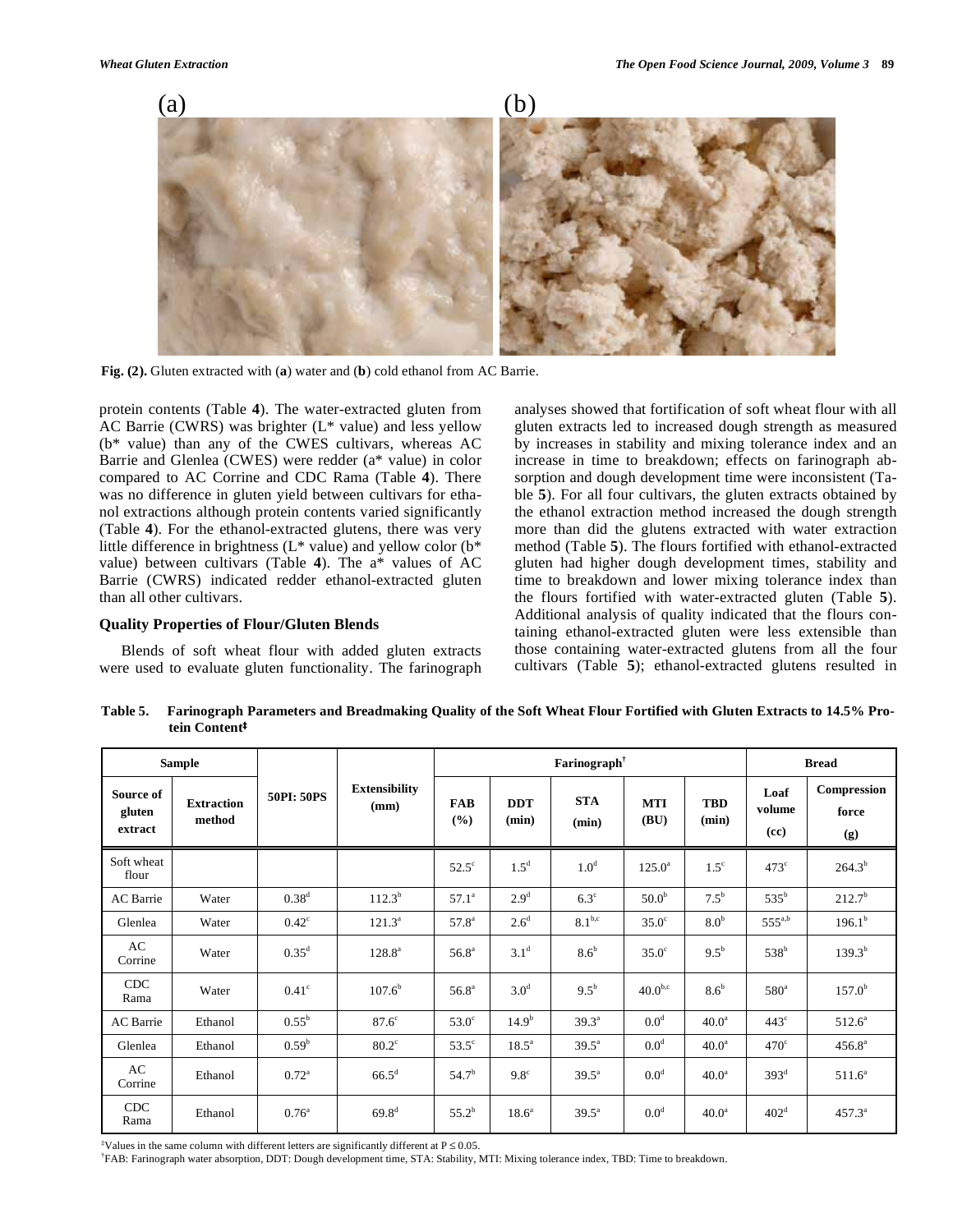

**Fig. (3).** Breads prepared from **a**) soft wheat flour, **b**) blends of water extracted gluten with soft wheat flour (protein, 14.5%), and **c**) blends of cold ethanol extracted glutens with soft wheat flour (protein, 14.5%).

stronger and less extensible dough. The blended flours containing gluten extracted with ethanol had higher ratios of 50PI:50PS as compared to the flours containing gluten extracted with water (Table **5**). The 50PS fraction is rich in monomeric gluten components and contains both gliadins and soluble glutenins while the 50PI fraction is rich in high molecular weight glutenins [23, 34]. It is likely that ethanol extraction resulted in increased leaching of monomeric proteins compared to water extraction [8], thus reducing their content in the 50PS fraction and in the ethanol-extracted gluten. The higher proportion of 50PI in the ethanolextracted gluten/flour blends could have resulted in less extensible doughs [35].

Breads prepared from these flour-gluten breads were evaluated for loaf volume and crumb compression force (Table **5**). The presence of water-extracted glutens increased the loaf volumes compared to the soft wheat flour, in contrast to flours fortified with ethanol-extracted glutens that produced loaf volumes equal to or lower than the soft wheat flour (Table **5**, Fig. **3**). The bread crumb strength as measured by the compression force indicated that the breads containing ethanol-extracted glutens were firmer by more than 2-fold than those containing water-extracted glutens (Table **5**). This may be due to the excessively strong dough mixing characteristics of flours with ethanol-extracted glutens, which resisted the expansion of the dough during proofing and resulted in tougher and smaller loaves. The loaf volumes increased with the addition of water-extracted glutens and were correlated positively to the 50PI:50PS ratio. However, the addition of ethanol-extracted glutens to the flour further increased the 50PI:50PS ratio in the flours and disproportionately reduced extensibility, resulting in lower bread loaf volumes. Although generally higher proportions of insoluble glutenins are known to be important for the production of high bread loaf volume, excessively high amounts of insoluble glutenins may result in very strong and less extensible doughs and lower bread loaf volumes [36].

In the blends of soft wheat flour with water-extracted gluten, the extra-strong cultivars (Glenlea, AC Corrine, CDC Rama) retained some of their very strong dough properties (farinograph stability, mixing tolerance index) compared to AC Barrie (Table **5**), but not to the same degree as seen in the native flour (Table **3**). In contrast, the ethanol-extracted glutens and soft wheat flour blends produced extremely strong doughs (farinograph dough development time, stability, mixing tolerance index, time to breakdown) and low bread loaf volumes with very firm crumb for all cultivars; cultivars had minor effects on gluten quality when ethanol gluten extraction was used.

# **CONCLUSIONS**

The amount of extractant and dough mixing time were optimized for the laboratory extraction of gluten. A water to flour ratio of 0.87 and dough mixing to 30% after dough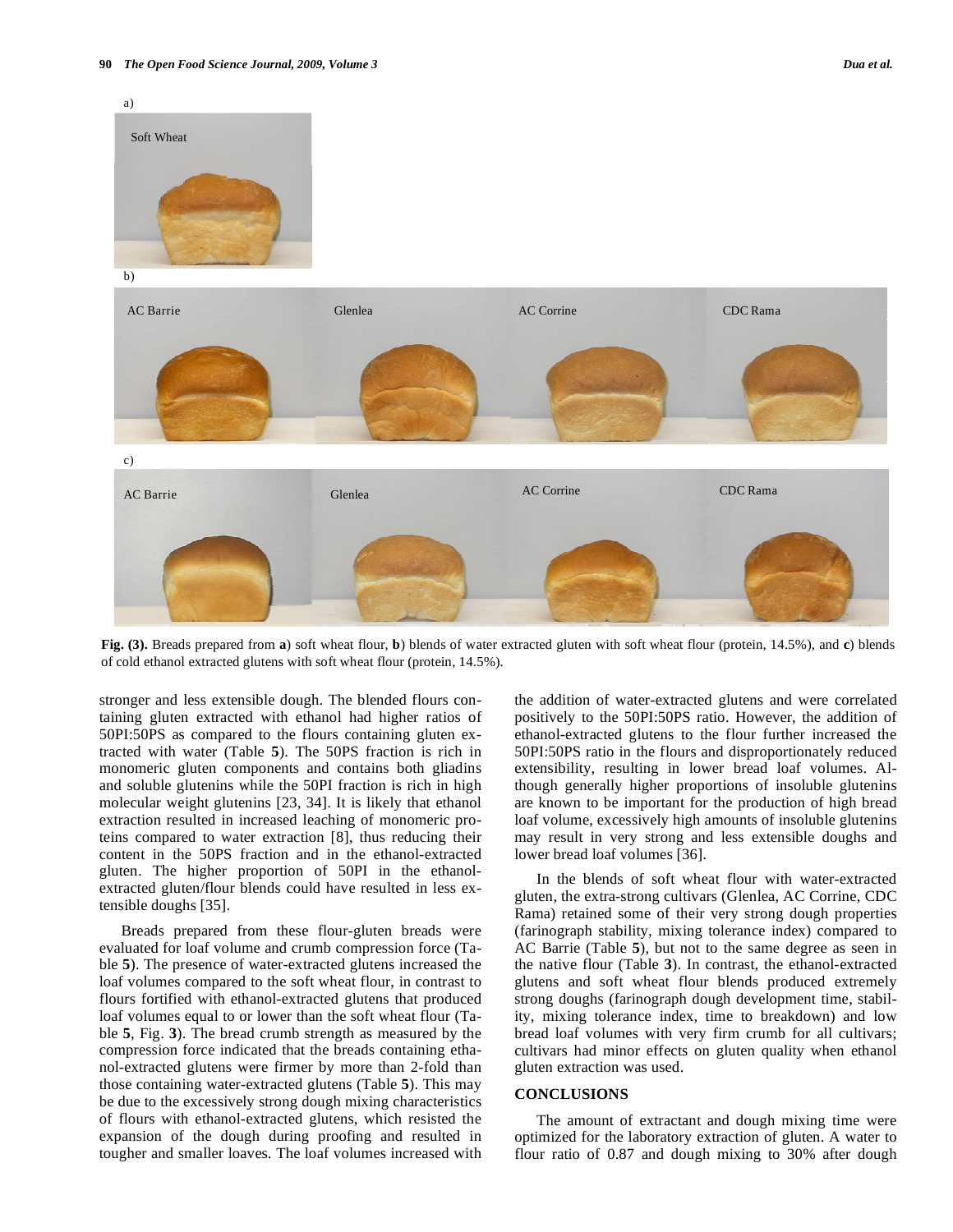development were most suitable for high gluten yield and quality when blended with soft wheat flour. Flours containing ethanol-extracted gluten from both CWRS and CWES cultivars, resulted in doughs with increased dough strength but lower extensibility. Thus, flours fortified with ethanolextracted glutens produced lower bread loaf volumes than flours fortified with water-extracted glutens. Flour and gluten blends with 50PI:50PS ratios of 0.41-0.42 produced the largest loaf volumes; determination of 50PI:50PS ratios may be a useful method to measure the potential functionality of extracted gluten for baking.

The inherent flour quality characteristics of the CWES cultivars were substantially different than the CWRS cultivar AC Barrie. The extra-strong cultivars had very strong dough properties which resulted in poorer breadmaking quality than AC Barrie. The water-extracted glutens largely reflected the quality of the originating flours; dough and breadmaking quality of flours supplemented with water-extracted glutens was largely dependent on the intrinsic quality of the cultivar. There was little cultivar effect on the quality of ethanolextracted glutens; the gluten characteristics of all ethanolextracted samples were similar with strong and low extensibility doughs. The results of this study indicate that the selection of the appropriate wheat cultivar and extraction solvent are important considerations to obtaining gluten with the desired functionality.

# **ACKNOWLEDGEMENT**

Financial support by FarmPure Inc. and the Agriculture and Agri-Food Canada Matching Investment Initiative is acknowledged. We gratefully appreciate the technical assistance of the wheat quality research team at the Cereal Research Centre. S. Dua was supported by a NSERC Visiting Fellowship to a Government Laboratory.

# **REFERENCES**

- [1] Esteller MS, Pitombo RNM, Lannes SCS. Effect of freeze-dried gluten addition on texture of hamburger buns. J Cereal Sci 2005; 41: 19-21.
- [2] Gsiorowski H. Wheat wet fractionation processes. Die Nahrung 1985; 9: 879-84.
- [3] Robertson GH, Cao TK. Farinograph responses for wheat flour dough fortified with wheat gluten produced by cold-ethanol or water displacement of starch. Cereal Chem 2001; 78: 538-42.
- [4] Robertson GH, Cao TK. Mixograph responses of gluten and gluten-fortified flour for gluten produced by cold-ethanol or water displacement of starch from wheat flour. Cereal Chem 2002; 79: 737- 40.
- [5] Robertson GH, Cao TK. Effect of processing on functional properties of wheat gluten prepared by cold-ethanol displacement of starch. Cereal Chem 2003; 80: 212-7.
- [6] Robertson GH, Cao TK. Proteins extracted by water or aqueous ethanol during refining of developed wheat dough to vital wheat gluten and crude starch as determined by capillary-zone electrophoresis (CZE). Cereal Chem 2004; 81: 673-80.
- [7] Robertson GH, Cao TK, Orts WJ. Wheat proteins extracted from flour and batter with aqueous ethanol at subambient temperatures. Cereal Chem 2007; 84: 497-501.
- [8] Robertson GH, Cao TK, Orts WO. Effect on dough functional properties of partial fractionation, redistribution, and in situ deposition of wheat flour gluten proteins exposed to water, ethanol, and aqueous ethanol. Cereal Chem 2008; 85: 599-606.
- [9] Georgopoulos T, Larsson H, Eliasson AC. A comparison of the rheological properties of wheat flour dough and its gluten prepared by ultracentrifugation. Food Hydrocoll 2004; 18: 143-51.
- [10] Frederix SA, Courtin CM, Delcour JA. Influence of process parameters on yield and composition of gluten fractions obtained in a

laboratory scale dough batter procedure. J Cereal Sci 2004; 39: 29- 36.

- [11] Dik T, Yöndem-Makascıoğlu F, Aytac CM, Kincal NS. Wet separation of wheat flours into starch and gluten fractions: the combined effects of water to flour ratio, dough maturation time and the effects of flour aging and ascorbic acid addition. J Sci Food Agric 2002; 82: 405-13.
- [12] Yöndem-Makascıoğlu F, Dik T, Aytac CM, Kincal NS. Separation of bread wheat flours into starch and gluten fractions: effect of water temperature alone or in combination with water to flour ratio. J Sci Food Agric 2002; 82: 414-20.
- [13] Robertson GH, Cao TK, Ong I. Wheat gluten swelling and partial solubility with potential impact on starch-from-gluten separation by ethanol washing. Cereal Chem 1999; 76: 843-84.
- [14] Robertson GH, Cao TK, Wood DF. Effect of morphology of mechanically developed wheat flour and water on starch from gluten separation using cold ethanol displacement. Cereal Chem 2000; 77: 439-44.
- [15] Uthayakumaran S, Lukow OM. Improving wheat for bread and tortilla production by manipulating glutenin-to-gliadin ratio. J Sci Food Agric 2005; 85: 2111-8.
- [16] Dexter JE, Preston KR, Woodbeck N. Canadian wheat. In: Popper L, Schäfer W, Freund W, Eds. Future of flour a compendium of flour improvement. Dunne; Germany: Agrimedia, Bergen 2006; pp. 43-62.
- [17] Hussain A, Lukow OM, McKenzie RIH. Rheological properties of gluten derived from wheat cultivars with identical HMW glutenin subunit composition. J Sci Food Agric 1998; 78: 551-8.
- [18] Robertson GH, Cao T. Substitution of concentrated ethanol for water in the laboratory washing fractionation of protein and starch from hydrated wheat flour. Cereal Chem 1998; 75: 508-13.
- [19] Czuchajowska Z, Paszczynska B. Is wet gluten good for baking? Cereal Chem 1996; 73: 483-9.
- [20] Hayta M, Schofield JD. Heat and additive induced biochemical transitions in gluten from good and poor breadmaking quality wheats. J Cereal Sci 2004; 40: 245-56.
- [21] Wadhawan CK, Bushuk W. Studies on vitality of commercial gluten. I. Physical, chemical and technological characteristics. Cereal Chem 1989; 66: 456-62.
- [22] American Association of Cereal Chemists. In: Approved methods of the AACC,  $10^{th}$  ed. Method 10-10, Method 38-12A, Method 44-15A, Method 46-30, Method 54-12, Method 56-11. St Paul, MN: American Association of Cereal Chemists 2000.
- [23] Suchy J, Lukow OM, Brown D, DePauw, R Fox S, Humphreys G. Rapid assessment of glutenin and gliadin in wheat by UV spectrophotometer. Crop Sci 2007; 47: 91-9.
- [24] Voisey PW, Miller H, Kloek M. The Ottawa electronic recording dough mixer. VI. Differences between mixing bowls. Cereal Chem 1969; 46: 196-202.
- [25] Ambalamaatil S, Lukow OM, Malcolmson LJ. Quality attributes of Canadian hard white spring wheat. J Food Quality 2006; 29: 151- 70.
- [26] Uthayakumaran S, Lukow, OM, Jordan, MC, Cloutier S. Development of genetically modified wheat to assess its dough functional properties. Mol Breeding 2003; 11: 249-58.
- [27] Suchy J, Lukow OM, Ingelin ME. Dough microextensibility method using a 2-g mixograph and texture analyzer. Cereal Chem 2000; 77: 39-43.
- [28] American Institute of Baking (AIB) standard texture testing procedures (white pan bread). AIB International; c2008-20011 (cited 2008 Oct 15). Available from: https://www.aibonline.org/researchandtechnical/ services/prodqualityeval/
- [29] Anderson RA, Pfeifer VF, Lancaster EB, Vojnovich C, Griffin EL. Pilot-plant studies on the continuous batter process to recover gluten from wheat flour. Cereal Chem 1960; 37: 180-8.
- [30] Kasarda DD. Glutenin structure in relation to wheat quality. In: Pomeranz Y, Ed. Wheat is Unique. St. Paul, MN, U.S.A: American Association of Cereal Chemists, Inc. 1989; pp. 277-302.
- [31] Shewry PR, Miles MJ, Tatham AS. The prolamin storage proteins of wheat and related cereals. Prog Biophys Mol Biol 1994; 61: 37- 59.
- [32] Khatkar BS, Bell AE, Schofield JD. A comparative study of the inter-relationships between mixograph parameters and bread making qualities of wheat flours and glutens. J Sci Food Agric 1996; 72: 71-85.